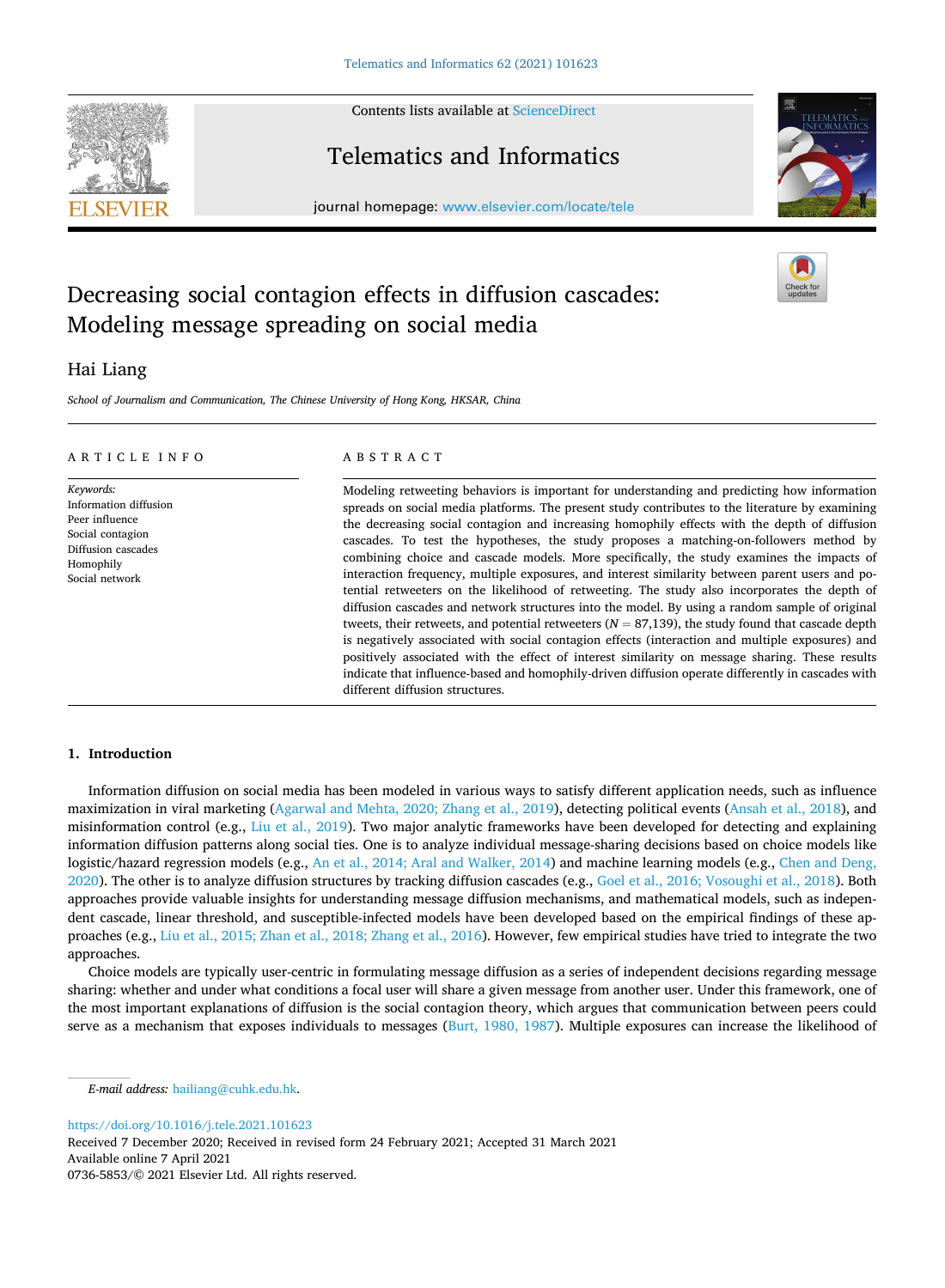message sharing ([Centola and Macy, 2007; Marin et al., 2020; Romero et al., 2011](#page-10-0)), so the likelihood of sharing between two users is a function of social interaction and the number of exposures. However, this kind of analysis generally neglects the structural dynamics of diffusion paths. Messages could spread in multiple steps and follow different structural patterns; because the choices within a diffusion cascade are interdependent, contagion effects could be influenced by diffusion structures.

As a complementary approach, cascade models are typically message-centric in formulating message diffusion as a series of diffusion paths of a message: how and with what structural characteristics a given message spreads in a social network. In cascade models, a diffusion cascade is the collection of diffusion paths over which a given message spreads within a social network. Although this approach is convenient for analyzing diffusion structures like the differences between broadcast and viral diffusion models [\(Goel](#page-10-0) [et al., 2016; Zhang et al., 2020](#page-10-0)), its analyses are based solely on sharing actions (e.g., retweets), making it difficult to draw multivariate inferences due to the lack of unshared cases.

To solve this problem, the present study proposes a new analytical framework by combining user-centric choice models with message-centric cascade analytics, which also makes it feasible to examine how social contagion effects could vary in different diffusion structures. In particular, the study tests the moderating role of cascade depth (how many steps a message spreads in social networks) on social contagion effects in the diffusion process.

## *1.1. Contagion effects in information diffusion*

In social network analysis, social contagion has been used interchangeably with peer influence, which is characterized by similarity driven by influence and transmitted through peer connections (e.g., [Aral and Walker, 2011](#page-10-0)). Social contagion effects in information diffusion involve two major factors: interaction and number of exposures. The interaction hypothesis states that whether a given individual shares a message from another individual depends on the social interactions between those two people. Social contacts and communications can make individuals socially proximate and thus increase peer influences [\(Burt, 1987](#page-10-0)). In empirical studies, the frequency of interaction is also a proxy for tie strength. [Bakshy et al. \(2012\)](#page-10-0) found that tie strength, as measured by frequency of both online and offline interactions, was positively associated with an individual's probability of sharing a Facebook link if their friends had previously shared that link. [Liang and Fu \(2019\)](#page-11-0) found that tie strength, measured as mentions and replies, was positively associated with the retweeting probability between users. Therefore, we posit this hypothesis as a starting point for analysis in the next section:

*H1*: Social media users are more inclined to share a message if they have interacted more frequently with the author or sharers (e.g., retweeters on Twitter) of that message.

The exposure hypothesis states that whether an individual shares a message depends on the number of exposures to multiple sources. Contagions based on exposures can be either simple or complex; simple contagion refers to situations where a single activated source is sufficient for transmission, as with the spread of infectious diseases. However, many social behaviors are costly, unfamiliar, or controversial, requiring social affirmation or reinforcement from multiple sources to spread [\(Centola and Macy, 2007](#page-10-0)). Therefore, the complex contagion principle posits that successful transmission of these behaviors depends on interaction with multiple contacts rather than the frequency of interaction with a single contact. Many studies have equated the impact of the number of exposures with the social contagion effect (e.g., [Aral et al., 2009; Aral and Walker, 2014; Marin et al., 2020; Ugander et al., 2012](#page-10-0)).

Although the complex contagion theory was originally proposed to explain the diffusion of costly collective behaviors, it has been widely applied to the study of message diffusion on social media platforms. For example, repeated exposures on Twitter can increase the probability of users mentioning specific hashtags ([Romero et al., 2011](#page-11-0)) or URLs [\(Hodas and Lerman, 2015\)](#page-10-0). However, studies have also found that this relationship can vary across topics [\(Romero et al., 2011\)](#page-11-0) and the number of a user's followees ([Hodas and Lerman,](#page-10-0) [2015\)](#page-10-0). One reason cited is that information diffusion on social media differs from other collective behaviors like the adoption of innovations. Normally, online message sharing is neither costly nor risky ([Guilbeault et al., 2018\)](#page-10-0), so social reinforcement in this situation is much less important. Furthermore, repeated exposures indicate a high level of information redundancy, which can inhibit message sharing on social media ([Liang and Fu, 2019](#page-11-0)). Given these contradictory predictions, the present study poses the following research question:

*RQ*: Are social media users more inclined to share a message if they are exposed to more online friends who shared that message?

Social contagions and homophilous diffusion are generically confounded in social networks [\(Shalizi and Thomas, 2011\)](#page-11-0). The degree to which social media friends are more similar makes them more likely to have a similar strength of preference for sharing the same message even if they do not influence one another ([Aral et al., 2009\)](#page-10-0). Homophily – in which individuals are more inclined to interact with others who share similar backgrounds and tastes – should be carefully controlled when estimating contagion effects. Homophily in information diffusion creates a selection bias because neither interactions nor exposures are randomly assigned: users are more likely to be exposed and contacted because of their similarity with their friends. As to information diffusion on social media specifically, homophily can manifest itself in two ways.

The first occurs when sharers of a message are similar to one another in terms of social attributes, interests, tastes, and so on: sharing the same messages may reflect users' similar preferences. [Aral et al. \(2009\)](#page-10-0) found that the adopters of a mobile service application were more like their adopter friends than their non-adopter friends. By conditioning matches on a vector of observable characteristics, [Aral et al. \(2009\)](#page-10-0) found that the impact of the number of exposures on adoption was largely overestimated compared to the random matching method. Matching on observed variables has two disadvantages for studying information diffusion on social media. First, the method assumes that the observed covariates carry all latent homophily effects; otherwise, unobserved variables could bias the estimates [\(Shalizi and Thomas, 2011](#page-11-0)). Therefore, the estimated social contagion effect is the upper bound. Second, user attributes like demographics are usually unavailable on social media. Nevertheless, one of the observable variables could be easily controlled for on most social media platforms. Similar users are more likely to post on similar topics (reflecting their interest similarity)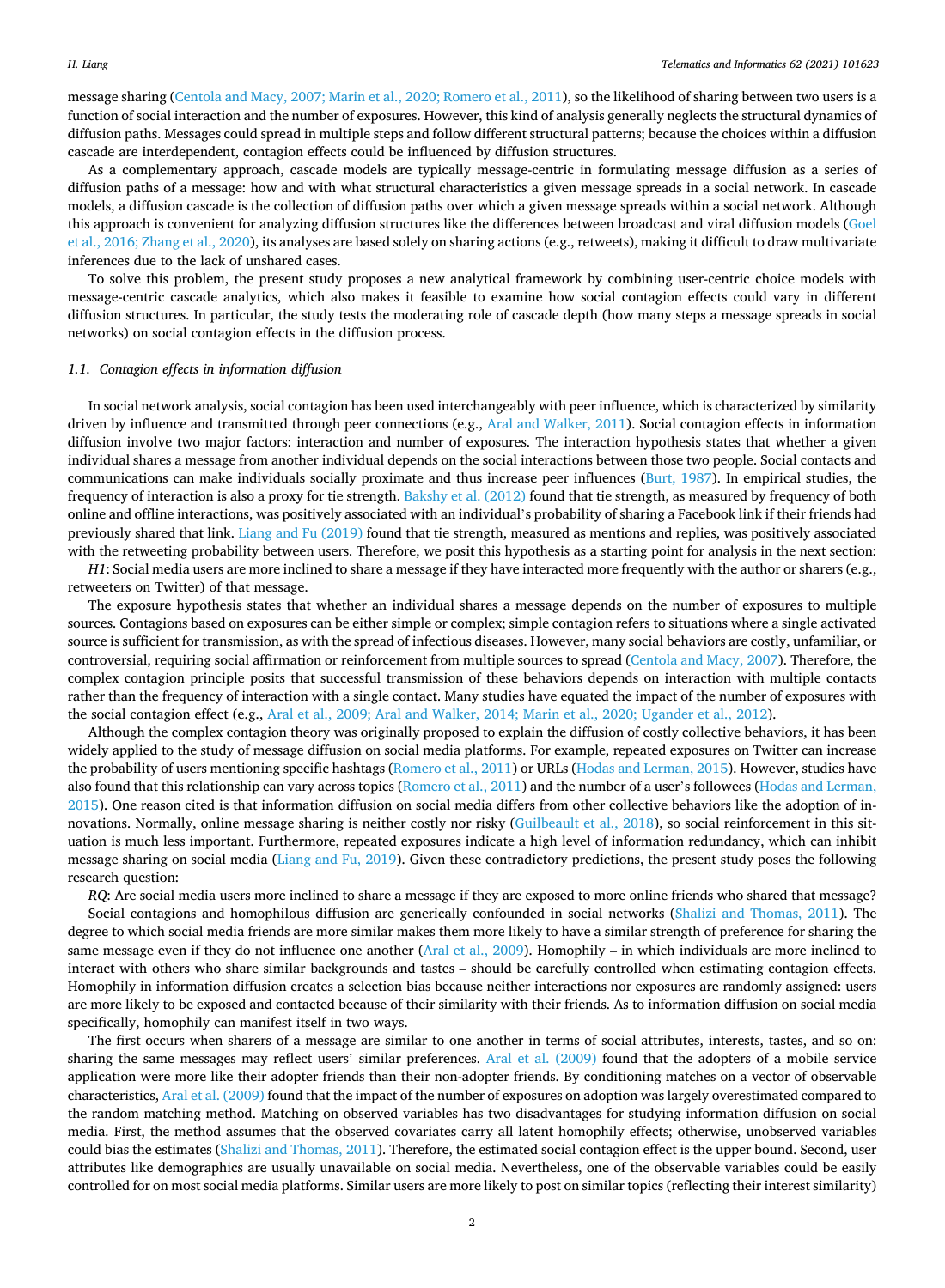and thus more likely to share the same message ([Chen and Deng, 2020; Hu et al., 2018](#page-10-0)). For example, the semantic similarity between users' tweets is positively associated with the likelihood of retweeting between those users ([Liang and Fu, 2019\)](#page-11-0). The present study uses the following hypothesis to re-examine this relationship:

*H2*: Message sharing is more likely between users who post similar topics.

Second, sharers of the same message are usually well connected in social networks. Individuals tend to form closer relationships with similar peers: similarity breeds connections [\(McPherson et al., 2001\)](#page-11-0). Therefore, controlling for network structures is another way to control for homophily [\(Weng et al., 2013\)](#page-11-0), which is particularly useful when observed attributes are lacking. By controlling for the network structure of adopter friends, [Ugander et al. \(2012\)](#page-11-0) found that the number of exposures was negatively associated with the likelihood of adoption. In an adoption study, [Aral and Walker \(2014\)](#page-10-0) found that network embeddedness, as measured by the number of shared friends, was positively associated with social contagion. Researchers also incorporated homophily and network structures to measure peer influence on social media [\(Li et al., 2020\)](#page-10-0).

Empirical studies have also confirmed the role of network structures in information diffusion. For example, users are more likely to share messages from others with reciprocal ties and those who share more followees and followers ([An et al., 2014](#page-10-0)). By using representative ego networks, [Liang and Fu \(2019\)](#page-11-0) found that structural redundancy, a measure of the proportion of shared and mediated followees between two users, was positively related to retweeting between those two users. Network redundancy is used as a measure of the level of redundant contacts. In a structurally redundant ego network, neighbors are themselves tightly connected ([Burt,](#page-10-0) [1992\)](#page-10-0). In this sense, the measure of structural redundancy is empirically consistent with structural diversity in [Ugander et al. \(2012\)](#page-11-0) and embeddedness in [Aral and Walker \(2014\).](#page-10-0)

Although network structures are related to homophily, structural factors have also been interpreted as social contagions. As [Granovetter \(1973, 1983\)](#page-10-0) argues, strong ties usually exist in triads, and shared friends in tightly connected networks can either induce or reflect strong ties. [Aral and Walker \(2014\)](#page-10-0) argue that embeddedness is likely to conduct greater peer influence because it increases the level of trust between embedded peers. [Liang and Fu \(2019\)](#page-11-0) also report that structural redundancy is correlated with both tie strength and information similarity. To avoid this controversy, the present study treats structural factors as control variables to estimate social contagion effects.

#### *1.2. Contagion effects in diffusion cascades*

Previous analyses of diffusion cascades (or diffusion networks) are generally descriptive. A diffusion path is a chain of sharing actions; a message can spread through different intermediaries to reach other individuals through multiple paths. A collection of diffusion paths is called a diffusion cascade. In a diffusion network, nodes are the individuals who share specific information, while the edges are information paths over which individuals transmit that information to others. Diffusion cascade analysis is often used to provide a quantitative differentiation between viral and broadcast diffusion structures [\(Goel et al., 2016](#page-10-0)). A broadcast structure indicates that all people share the message directly from the seed user. On the other hand, diffusions following the viral model have many intermediaries, and their diffusion trees are composed of numerous person-to-person diffusion paths. Cascade depth is the number of steps from the seed user (source) that the information has spread. A large depth value suggests a long chain of information diffusion and thus implies viral spreading. Under this framework, empirical studies have repeatedly found that the broadcast diffusion model, which features short-depth diffusion trees, is dominant in many online systems like Twitter, Facebook, Digg, and Weibo (see a review by [Zhang et al., 2016](#page-11-0)). Nevertheless, it remains meaningful to study the dynamics of viral diffusion. For example, recent studies have used diffusion structures to characterize the spreading of rumors and fake news on Twitter and Facebook (e.g., [Del Vicario et al., 2016;](#page-10-0) [Liu et al., 2019; Vosoughi et al., 2018\)](#page-10-0). In addition, viral diffusion might be associated with larger cascade size (see Figure s1) and person-to-person diffusion could be more pervasive in some situations [\(Anderson et al., 2015](#page-10-0)).

Beyond descriptive analysis, [Liang \(2018\)](#page-10-0) found that the probability of retweeting between different political ideologies was positively associated with cascade depth. The tentative explanation provided in [Liang \(2018\)](#page-10-0) implies that the increase in crossideological retweeting over cascade depth might be caused by a decrease in peer influence and contagion effects with cascade depth. Sharers at deeper steps in the diffusion cascades are less susceptible to normative pressures to share their friends' posts. They might be socially distant from the seed users (e.g., unfamiliar or not directly connected with them) and feel less obliged to share friends' reposts than original posts. Given the social contagion effects stated in *H1* and *RQ*, the present study explicitly examines decreasing contagion effects, using the following hypothesis:

*H3*: The contagion effects of (a) social interaction and (b) the number of exposures on message sharing (*H1* & *RQ*) are negatively associated with cascade depth.

Relational factors are not the only reason for message sharing; informational factors are also relevant [\(Liang and Fu, 2017; Xu et al.,](#page-11-0) [2013\)](#page-11-0). As cascade depth increases, individuals will rely less on relational factors like peer influence and social contagion. Instead, the sharing decision will be more likely to rely on message content. Users may share a given message simply because they are genuinely interested in that message, even if they are subject to peer influence. [An et al. \(2014\)](#page-10-0) found that people who are interested in a given topic are more inclined to retweet items with which they disagree than those with which they agree, implying that retweeters may rely more on the content of a message when peer influence plays a less important role.

This phenomenon is also related to the homophilous diffusion explanation. [Anderson et al. \(2015\)](#page-10-0) found that edgewise homophily (interest similarity between dyads) was insufficient to explain cascade-level homophily. Instead, new adopters' attributes were governed not only by their parents but also by their parents' parents in the diffusion cascade, suggesting that homophily could have a cumulative effect along the diffusion tree and that homophily effects in diffusion cascades might thus increase with cascade depth. Taken together, these observations indicate that sharing based on interest similarity will increase with cascade depth. Therefore, we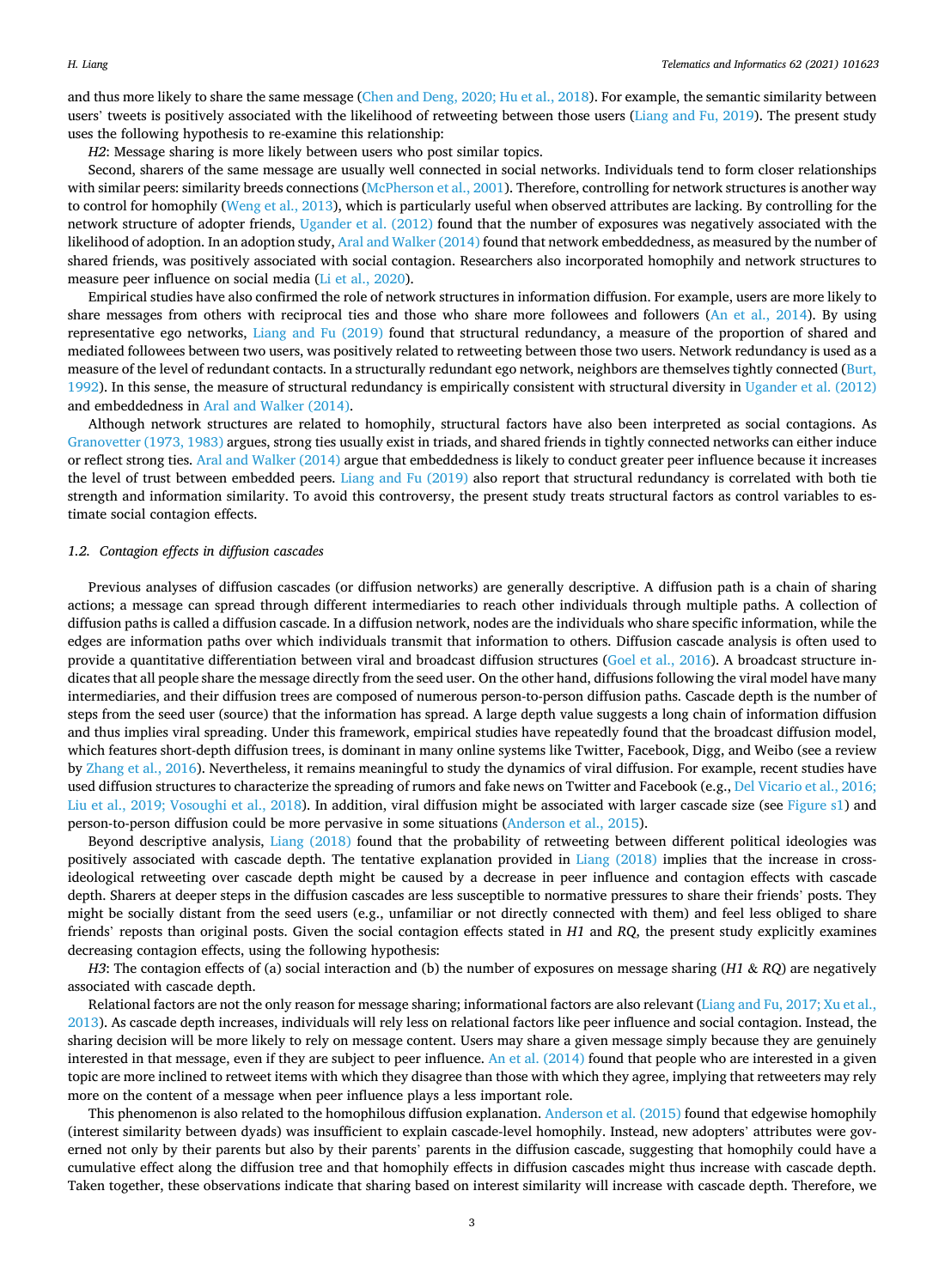propose the following hypothesis:

*H4*: The interest similarity effect on message sharing stated in *H2* is positively associated with cascade depth.

# **2. Method**

# *2.1. Analytical framework: matching on followers*

When a message is initially posted on a social media platform (Twitter in this study), the main audience of the message is the followers of the seed user ([Chen and Deng, 2020; Myers et al., 2012](#page-10-0)). Although we assume that most followers will read the message, it is unlikely that all viewers will eventually retweet it. As diffusion continues, it is important to know what kinds of followers will be "selected" to retweet in the next step. In other words, it is a matter of selecting actual retweeters from all potential retweeters. Comparing the differences between retweeters and non-retweeters is a plausible approach to identifying the important factors associated with message diffusion. This modeling strategy is widely known as the conditional logistic regression [\(Hosmer et al., 2013](#page-10-0)), but it ignores the cascade dynamics that appear as a message spreads to the seed user's followers, changing the potential pool of retweeters to followers' followers. If a message spreads in multiple steps, the potential retweeters will change accordingly. If the diffusion follows a broadcast model, it reduces to a conditional logistic problem.

To address this challenge, the present study proposes a matching-on-followers method (Fig. 1). The black nodes in Fig. 1 are the retweeters who retweeted the original message (1–8) while the gray nodes (*a*–*f*) are non-retweeters. The edges indicate the following relationships (e.g., nodes 8 and *f* are both followers of node 7). Edges between black nodes also indicate retweeting actions (e.g., node 8 retweeted from node 7). Taken together, the black nodes and the edges between them constitute a diffusion cascade. The number of generations indicates cascade depth, and the nodes between retweeters and seed users are the intermediaries (e.g., node 2). The seed user and intermediaries are the parent users of their retweeters, who retweet the message directly from them. For example, node 3 is the parent of nodes 6, 7, and *d*, while the parent of node 3 is the seed user *S*.

The proposed approach seeks to match retweeters with non-retweeters randomly selected from potential retweeters at different diffusion steps. Since sharing on social media platforms is usually based on follower-followee networks [\(Chen and Deng, 2020; Myers](#page-10-0) [et al., 2012\)](#page-10-0), it is reasonable to assume that all followers of the retweeters in a given cascade are themselves potential retweeters. For example, the followers of the seed user in Fig. 1 are the potential retweeters in step 1, and the followers of nodes  $1-4$  are the potential retweeters in step 2 (nodes 5–*e*). All potential retweeters are exposed to the original message at least once and thus have the chance to retweet it. Typically, most potential retweeters do not retweet the message. A central goal of the present study is to examine the differences between retweeters and non-retweeters. Given this, a sample of non-retweeters could be randomly selected from potential retweeters to match with the retweeters. Given that there are different parents (intermediaries) in a diffusion cascade, retweeters should be matched separately by parent. Therefore, a given parent node's retweeters were matched with its followers who did not retweet. As illustrated in Fig. 1, nodes 6, 7, and *d* together form a matched set at step 2, while retweeter 5 has no matched nonretweeters.

Comparing the differences in characteristics between retweeters and matched non-retweeters within each matched set enables us to test the relative effects of different variables on sharing probability between parents and potential retweeters. Therefore, *H1* and *H2*  can be formally tested. Beyond a simple logistic framework, this comparison can be conducted at different steps in cascades, allowing



**Fig. 1.** Matching on followers in diffusion cascades. The edges indicate following relationships. The black nodes are retweeters, and the collection of all black nodes and the edges between them represent a diffusion cascade. The gray nodes are non-retweeters. The retweeters and non-retweeters of the same parent user comprise a matched set. In this figure, retweeter 8 and non-retweeter f are both parent 7′ s followers and thus form a matched set. In each step and for different parent users, different matched sets were constructed.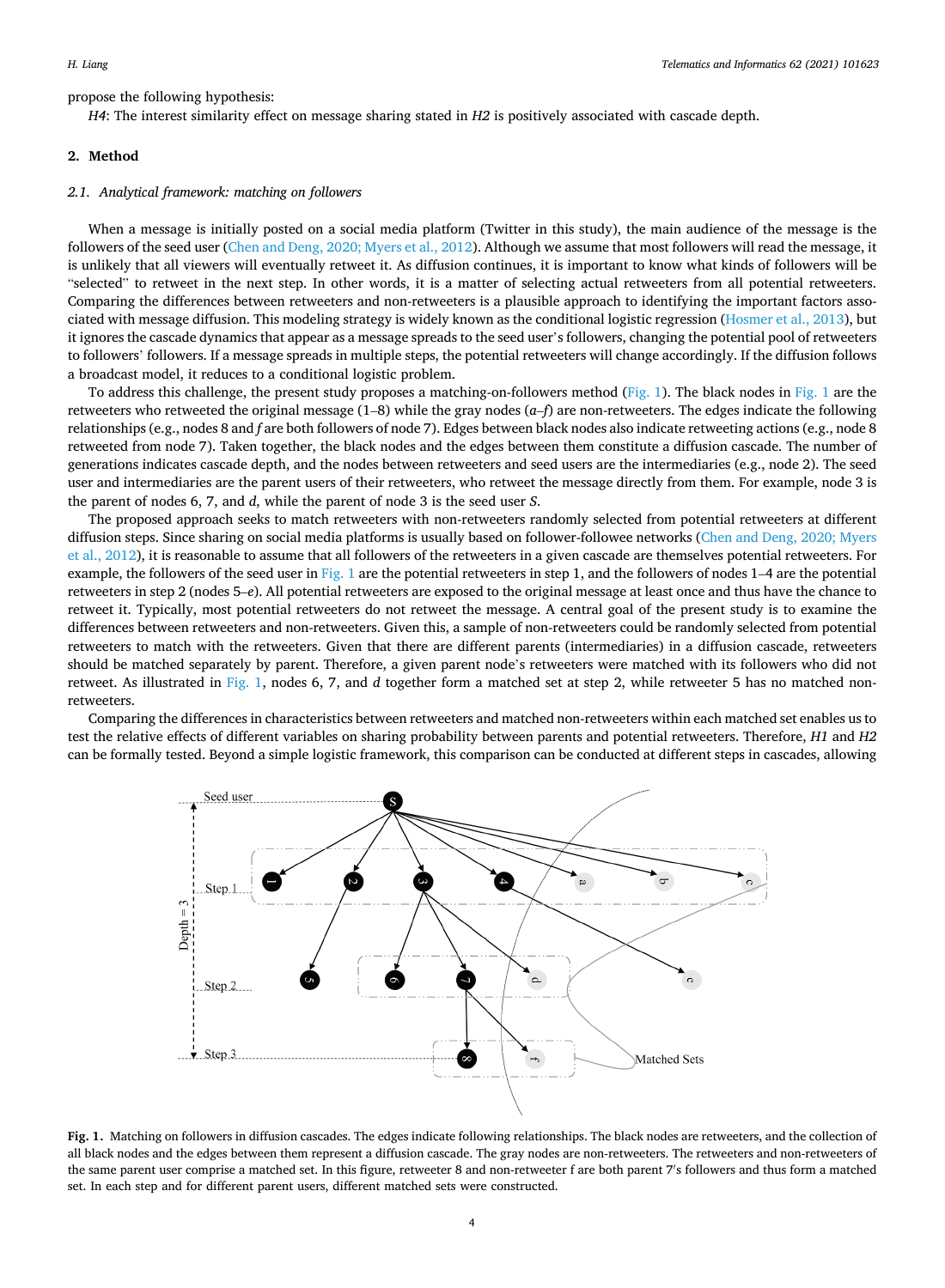## <span id="page-4-0"></span>*H. Liang*

for cascade depth to be included as a moderator to test the conditional effects of social contagion and homophily on sharing probability (*H3* and *H4*).

The proposed approach has two advantages. First, it combines choice and cascading models. Instead of using a conditional logistic regression that does not allow within-strata constant variables (here, cascade depth), the present study uses a multilevel logistic model to incorporate cascade depth. More detail is introduced in the section below on statistical models. Second, matching-on-followers may control for latent structural and homophily effects. Since comparisons are conducted within the matched set and the treated (retweeters) and control (non-retweeters) users are exposed to the same parent user, the impact of following relationships and network structures is generally minimalized. Given that homophily effects are intertwined with the formation of following relationships [\(McPherson et al., 2001\)](#page-11-0), we should be able to control for some latent homophily effects related to the formation of following relationships.

# *2.2. Data collection*

Data were collected from Twitter using its public application programming interfaces (APIs). First, in order to collect a random sample of tweets, Twitter's streaming API was used to download random tweets between February 21 and 28, 2019; a total of 18,382,174 tweets (including retweets and replies) were collected, of which 909,375 were original tweets. In order to collect all the

# **Table 1**

Multilevel Logistic Regression Coefficients Predicting Retweeting in Diffusion Cascades.

|                                      | Model I                                        | Model II         | Model III         |  |  |  |  |
|--------------------------------------|------------------------------------------------|------------------|-------------------|--|--|--|--|
|                                      |                                                |                  |                   |  |  |  |  |
| Intercept                            | $-2.78(0.03)$ **                               | $-3.00(0.04)$ ** | $-3.48(0.05)$ **  |  |  |  |  |
| Interaction frequency                | $1.28(0.03)$ **                                | $1.19(0.02)$ **  | $0.94(0.02)$ **   |  |  |  |  |
| Number of exposures                  | $-1.41(0.05)$ **                               | $-1.53(0.05)$ ** | $-1.40(0.05)$ **  |  |  |  |  |
| Interest similarity                  | $1.07(0.04)$ **                                | $1.08(0.04)$ **  | $0.72(0.03)$ **   |  |  |  |  |
| Cascade depth                        | $-0.51(0.03)$ **                               | $-0.29(0.03)$ ** | $-0.27(0.03)$ **  |  |  |  |  |
| Time elapsed                         | $0.15(0.02)$ **                                | $0.15(0.02)$ **  | $0.16(0.02)$ **   |  |  |  |  |
| Interaction frequency $\times$ depth |                                                | $-0.35(0.02)$ ** | $-0.26(0.02)$ **  |  |  |  |  |
| Number of exposures $\times$ depth   |                                                | $1.03(0.04)$ **  | $0.88(0.04)$ **   |  |  |  |  |
| Interest similarity $\times$ depth   |                                                | $0.22(0.03)$ **  | $0.16(0.03)$ **   |  |  |  |  |
| <b>Structural Factors</b>            |                                                |                  |                   |  |  |  |  |
| Reciprocity                          |                                                |                  | $-0.12(0.04)$ *   |  |  |  |  |
| Structural redundancy                |                                                |                  | $0.05(0.02)$ *    |  |  |  |  |
| <b>Retweeter Attributes</b>          |                                                |                  |                   |  |  |  |  |
| Retweeting inertia                   |                                                |                  | $0.82(0.02)$ **   |  |  |  |  |
| Number of followees                  |                                                |                  | $-0.74(0.03)$ **  |  |  |  |  |
| Number of followers                  |                                                |                  | $-0.02(0.04)$     |  |  |  |  |
| Number of statuses                   |                                                |                  | $1.53(0.03)$ **   |  |  |  |  |
| Account age                          |                                                |                  | $-0.28(0.02)$ **  |  |  |  |  |
| <b>Parent Attributes</b>             |                                                |                  |                   |  |  |  |  |
| Number of followees                  |                                                |                  | $-0.08(0.03)$ *   |  |  |  |  |
| Number of followers                  |                                                |                  | $0.86(0.03)$ **   |  |  |  |  |
| Number of statuses                   |                                                |                  | $-0.53(0.03)$ **  |  |  |  |  |
| Account age                          |                                                |                  | $0.11(0.02)$ **   |  |  |  |  |
| Group Means                          |                                                |                  |                   |  |  |  |  |
| Interaction (parent level)           | $0.17(0.05)$ *                                 | 0.10(0.05)       | $-0.38(0.06)**$   |  |  |  |  |
| Exposure (parent level)              | $0.25(0.06)$ **                                | 0.16(0.06)       | $0.33(0.06)$ **   |  |  |  |  |
| Similarity (parent level)            | $-0.98(0.07)$ **                               | $-0.91(0.07)$ ** | $-0.64(0.07)$ **  |  |  |  |  |
| Interaction (cascade level)          | $-0.14(0.10)$                                  | $-0.26(0.10)*$   | $-0.26(0.10)^{*}$ |  |  |  |  |
| Exposure (cascade level)             | $0.79(0.08)$ **                                | $0.76(0.08)$ **  | $0.48(0.09)$ **   |  |  |  |  |
| Similarity (cascade level)           | $-0.26(0.08)$ *                                | $-0.22(0.09)*$   | $-0.21(0.09)$     |  |  |  |  |
|                                      | Random Effects (Variance)                      |                  |                   |  |  |  |  |
| $\sigma^2$ – Residual variance       | 3.29                                           | 3.29             | 3.29              |  |  |  |  |
| $\tau$ – Cascade level/parent level  |                                                |                  |                   |  |  |  |  |
| Intercept                            | 0.10/0.13                                      | 0.14/0.23        | 0.23/0.06         |  |  |  |  |
| Interaction frequency                | 0.07/0.36                                      | 0.07/0.28        | 0.07/0.12         |  |  |  |  |
| Number of exposures                  | 0.30/1.39                                      | 0.32/0.64        | 0.30/0.50         |  |  |  |  |
| Interest similarity                  | 0.49/0.21                                      | 0.38/0.20        | 0.23/0.05         |  |  |  |  |
|                                      |                                                | Model Summary    |                   |  |  |  |  |
| Marginal $R^2$                       | 55.3%                                          | 59.7%            | 73.9%             |  |  |  |  |
| Conditional $R^2$                    | 63.2%                                          | 65.7%            | 75.9%             |  |  |  |  |
| AIC                                  | 50,062.23                                      | 48,744.03        | 39,499.41         |  |  |  |  |
| Sample size                          | 967 cascades/5,028 parents/87,139 observations |                  |                   |  |  |  |  |

*Note.* All predictors except reciprocity were standardized to have a mean of 0 and a standard deviation of 1. Count variables (interaction frequency, number of exposures, cascade depth, time elapsed, number of tweets, number of followers, number of followees, and account age) were logtransformed before standardization.  $\dot{p}$  < .01,  $\dot{p}$  < .001.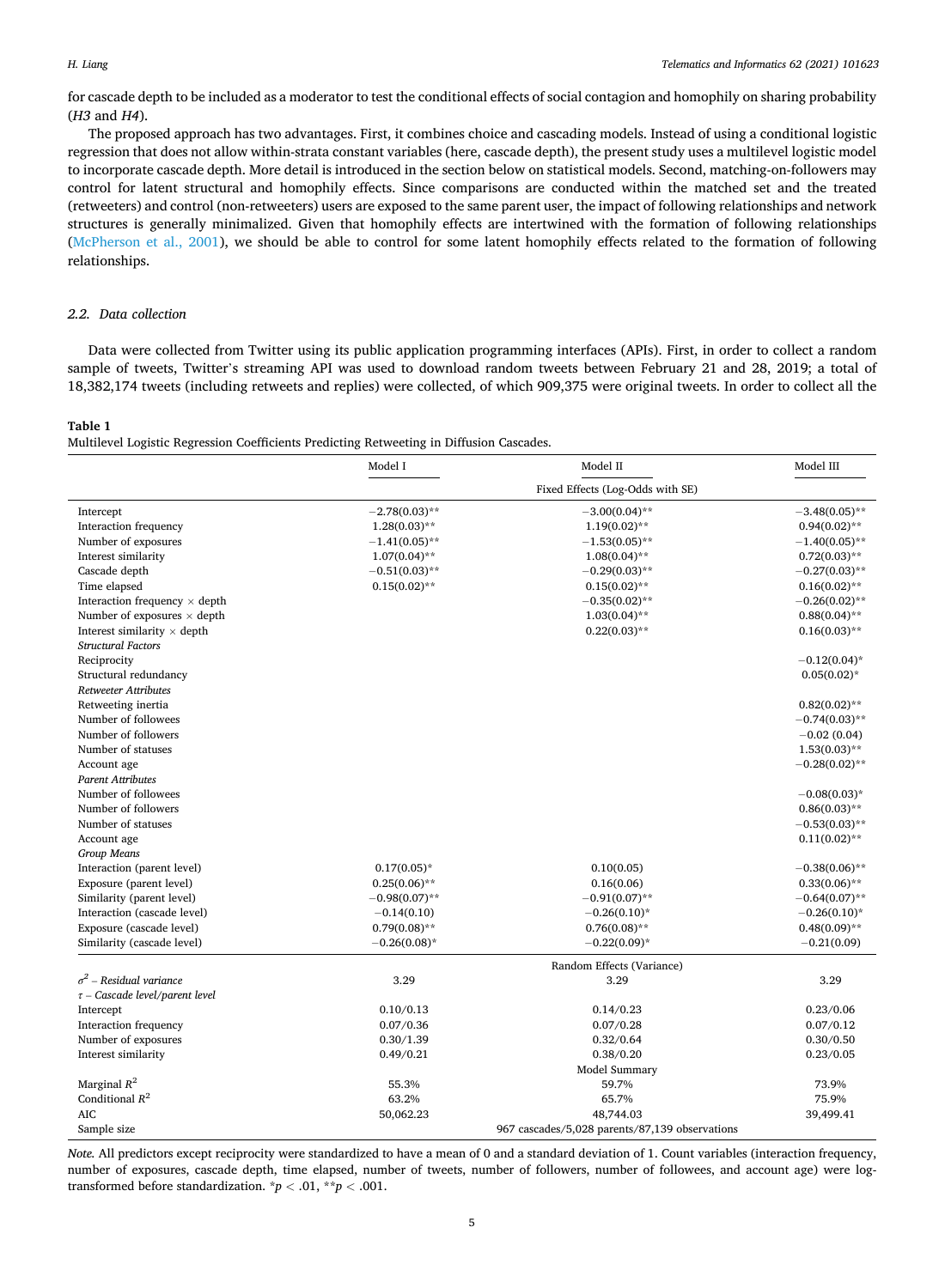retweets of the original tweets, the study revisited the original tweets twice, one week and two weeks later. 28,957 such tweets were retweeted at least 5 times, of which only 58 (0.2%) original tweets received more than 100 retweets; they were excluded from the formal analysis due to the API's limit of downloading only the100 most recent retweets retrospectively. The present study treats these extremely popular tweets as outliers and focuses instead on the patterns of average tweets. A sensitivity analysis suggests that selection based on the number of retweets did not influence the main findings as presented in the result section (see Appendix Fig. s2). Then, the study randomly sampled 1,000 original tweets from the 28,957 tweets. Of these, 12 tweets no longer existed 2 weeks later and were excluded from the study, because it could not be determined whether all retweets were captured in these cases. For the sampled tweets, 21,329 unique retweets posted by 20,930 unique users were obtained using the public API (GET statuses/retweets/:id).

Second, the study obtained all followees ( $N = 39,678,526$ ) and followers ( $N = 236,222,070$ ) of the retweeters (using the GET friends/ids and GET followers/ids APIs). Combining them with the retweet dataset enabled us to successfully reconstruct 988 diffusion cascades using a method from [Liang \(2018\) and Vosoughi et al. \(2018\)](#page-10-0). In the diffusion cascades, 5,173 parent users (i.e., users who are retweeted by child users; in this case, they are seed users and intermediaries) were retweeted by other users. For each parent user, the study randomly selected 20 followers who did not retweet the message in the diffusion cascade. For parent users with fewer than 20 followers (84%,  $M = 15$ ,  $Mdn = 16$ ,  $Min = 3$ ), all followers that met the condition were selected. The followers selected were matched users who received the tweets but had not retweeted them by the time the data were collected. Ultimately, 98,678 unique matched users were obtained. All followees of the matched users who did not protect their accounts were obtained via the public API (GET friends/ids, *N* = 579,699,564).

Third, the study collected the profiles (i.e., the numbers of tweets, followers, followees, and time of registration) and most recent tweets (up to 3,200) from all retweeters and the matched non-retweeters, using GET users/lookup and GET statuses/user timeline, respectively. Ultimately, the data contain complete profiles of 109,056 unique users and 190,550,745 tweets and retweets posted by 97,484 unique users. Replication datasets can be obtained on GitHub [\(https://github.com/rainfireliang/TwitterDiffusionData\)](https://github.com/rainfireliang/TwitterDiffusionData).

#### *2.3. Measures*

The dependent variable is *retweeting*, a binary variable that indicates whether a user retweeted a message from its parent in the matched dataset described above. In the matched datasets, there were 101,943 non-retweeting cases. For the 5,173 parent users, 5,109 users had matched followers who did not retweet the original messages. As to followers who opted to protect their user accounts, it was nearly impossible to obtain either following relationships or tweets using the public APIs. Those users were thus removed so that the final matched dataset contains 87,139 cases, including 16,099 retweets and 71,040 matched non-retweets (overall retweeting proportion = 18.5%). In total, 967 diffusion cascades and 5,086 parent users had matched cases and served as the final dataset used in the analyses presented below.

*Interaction frequency* between a potential retweeter and its parent was measured by the number of unique posts, including original tweets, replies, and retweets, that mentioned the parent user. This measures how frequently a potential retweeter replied to, retweeted from, or mentioned the parent user. For the 87,139 retweeter-parent cases, 62.5% had not previously interacted with each other; the mean frequency is 9 (*Mdn* = 0, *SD* = 65.89). To improve estimation efficiency in regression models, the variable was log-transformed and then standardized to have a mean of 0 and a standard deviation of 1 (a similar transformation was performed for other variables in [Table 1](#page-4-0)).

*Interest similarity* between users was also measured at the dyadic level by calculating the cosine similarity of hashtags used by retweeters and their parent users. There are two advantages of choosing hashtags instead of raw text to calculate similarity. First, hashtags are user-defined topics and could thus be a better proxy than the bag-of-words technique to measure topic interest similarity. Second, the hashtag approach avoids the challenges of multilingual text analysis that may be entailed with users who use a first language other than English. Similarity scores were calculated separately for different matched sets. First, all tweets posted by a parent user's followers were extracted. All hashtags were selected and aggregated by user. Then, a document-term matrix was constructed, with rows representing users, columns unique hashtags, and values the frequencies of the hashtags mentioned by the users. The raw frequencies were further adjusted by the inverse document frequencies to account for the relative importance of the hashtags. Finally, a user's topic interest was represented by a vector of weighted frequencies of hashtags. Interest similarity between two users could then be measured by the cosine similarity between the users' topic vectors (see [Liang and Fu, 2017](#page-11-0)). Theoretically, the cosine similarity score ranges from 0 (completely dissimilar) to 1 (exactly the same). The mean of the similarity is  $0.068$  (*Mdn* =  $0.008$ , *SD* =  $0.155$ ). Alternatively, word embedding could also be used to measure semantic similarity between users (see Appendix Table s3).

*Number of exposures* of a potential retweeter was measured by the number of followees who retweeted the original tweet. Given that the dataset was constructed based on following relationships, the minimal number of exposures is 1. On average, the potential retweeters were exposed to 3.269 followees (*Mdn* = 1, *SD* = 6.310). Most retweeters retweeted the messages after the initial exposure (82.4%), while 42.4% of the matched non-retweeters were exposed to the messages at least twice.

*Cascade depth* was measured based on diffusion cascades. It was determined by the number of intermediaries between seed users and potential retweeters. For a message retweeted directly from the seed user, the cascade depth is 1. If there is one intermediary, the depth is 2. For matched non-retweeters, the depth of the followers of the seed users is 1. The depth of the followers of the intermediaries is the depth of the intermediaries plus 1. The maximum depth in the matched data is 37 (*M* = 3.601, *Mdn* = 2, *SD* = 4.104). The distribution could be found in Figure s1.

*Network redundancy* of a potential retweeter with its parent was measured by two indicators: the proportion of shared followees and the proportion of mediated followees between the retweeter and the parent user of the total number of the retweeter's followees. The mediated followees are the followees of the potential retweeter's followees and the followers of the parent user. As these two indicators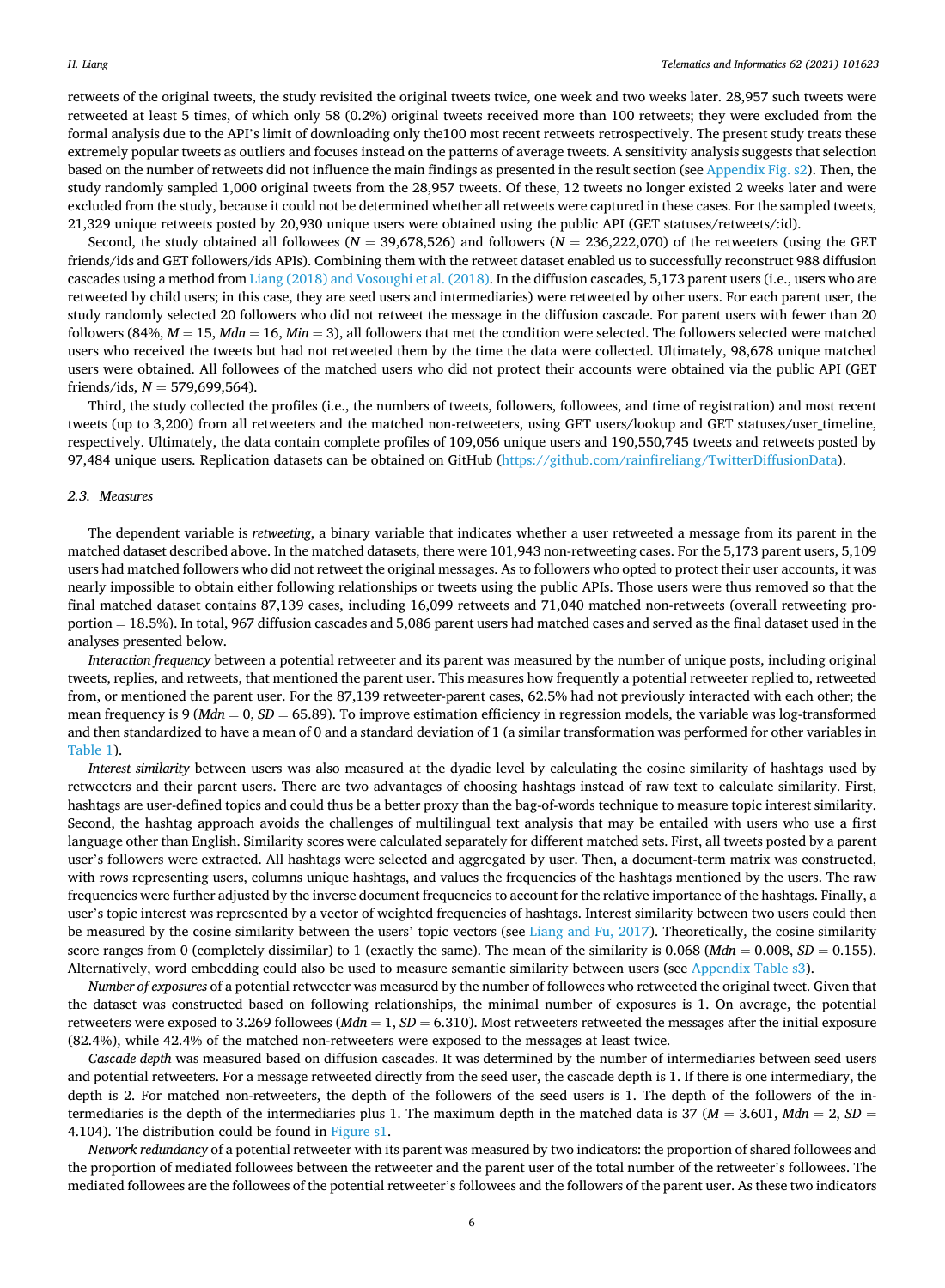are highly correlated (Spearman's Rho  $= 0.82$ ,  $p < .001$ ), the average was used as a measure of network redundancy. Theoretically, the minimum value is 0 (non-redundant) and the maximum value 1 (purely redundant). As a result, the mean of network redundancy is 0.096 (*Mdn* = 0.048, *SD* = 0.123) in the matched data set. Another structure variable is *reciprocity*, which was determined by whether the following relationship between the potential retweeter and the parent user was mutual. In the matched dataset, 46.5% of relationships are reciprocal; for the actual retweeters, the percentage is somewhat smaller (38.8%).

Several covariates derived from the user profiles were included as control variables that have been suggested as influences on the retweeting probability. For each potential retweeting action, the study included the attributes of both the potential retweeters and their parents: number of tweets, number of followers, number of followees, and account age (years since registration: 0 indicates accounts registered in 2019). In addition, the study measured the *retweeting inertia* of potential retweeters by the percentage of retweets in their timelines. Retweeting inertia indicates the baseline likelihood of retweeting others' messages. The average retweeting inertia for all unique users in the matched data is 47.8% (*Mdn* = 46.5%, *SD* = 32.7%); the variable was then standardized. Finally, cascade depth might be positively associated with the *elapsed time* since the message was posted. The study calculated the median elapsed time (in minutes) as a control variable for different cascade depths in different cascades.

# *2.4. Statistical models*

Multilevel logistic regression models were employed to test the relationships between the predictors and retweeting probability in diffusion cascades. There are three levels in the matched datasets: the cascade level (level 3,  $N = 967$ ), the parent level (level 2,  $N =$ 5,086), and the potential retweeter level (level  $1, N = 87,139$ ). Parent-level variables include cascade depth and all of each parent's attributes. Potential retweeter level (level 1) variables include interaction frequency, number of exposures, interest similarity, and all of each retweeter's attributes.

In different cascades, the cascade-level factors (e.g., the content characteristics and popularity of the tweet) may influence diffusion dynamics. However, these were not measured and are not the focus of the present study; a random-effects model could help control for these unobserved variables ([Snijders and Bosker, 2012](#page-11-0)). Similarly, the characteristics of the parents are expected to influence retweeting probability. Some characteristics, such as the number of followers of the parents, were measured in this study, but many others were not. In order to control for these higher-level confounding variables, the study fitted random-intercept and random-slope multilevel models by including the group means (IGM) at the cascade and parent levels. Specifically, the present study calculated the means of interaction frequency, the number of exposures, and interest similarity by 5,086 parent users and 967 cascades, respectively. Then, the six aggregated variables were included as level 2 and 3 predictors in the multilevel models. IGM has been demonstrated to produce unbiased level 1 estimates because the correlations between level 1 variables and higher-level confounding variables are fully controlled for [\(Hanchane and Mostafa, 2012; Huang, 2016\)](#page-10-0). Given that interaction frequency, the number of exposures, and interest similarity are all level 1 variables, their estimated effects in the multilevel models including group means will be unbiased even when omitting higher-level confounding variables.

As discussed in the literature review, social contagion or peer effects involve two factors: interaction and exposure. In the multilevel models predicting retweeting, the estimated coefficients of interaction frequency and the number of exposures indicate the effect size of social contagion. Meanwhile, the coefficient of interest similarity measures the homophily tendency. Although homophily effects could be measured based on different attributes, interest similarity represents one of these effects. Unless all attributes are controlled for in the regression models, latent homophily at the retweeter level could confound the main effects of interaction frequency, the number of exposures, and interest similarity on retweeting probability. However, as the present study controlled for the following relationships by matching-on-followers, the latent homophily effects via followings are fully accounted for.

Furthermore, non-retweeters were matched with the retweeters because they were followers of the same parents. Non-retweeting cases serve as the reference group for retweeting cases. As suggested in [Aral et al. \(2009\),](#page-10-0) it is possible to formally match retweeters and non-retweeters on a vector of user attributes (number of followers, number of followees, number of statuses, and retweeting inertia) to estimate treatment effects more accurately. Instead of using a matched study design, the present study employed regression models by controlling for these characteristics. Regression models (as the parametric version of matching design) have been demonstrated to be more appropriate than matched studies when the baseline characteristics are imbalanced between groups ([Brazauskas and Logan,](#page-10-0) [2016\)](#page-10-0). The distributions of the numbers of followers, followees, and statuses in this study are highly skewed and thus imbalanced. Furthermore, as discussed above, a multilevel regression model could help control for higher-level confounders. Therefore, a multilevel logistic regression with random slopes and random intercepts including group means was selected to compare the within-stratum differences between retweeting and non-retweeting cases in the matched sets.

#### **3. Results**

#### *3.1. Bivariate analysis*

Compared with the matched non-retweeters, retweeters interacted more frequently with their parents (1.07 vs. − 0.24, *p <* .001). They were more similar to their parents in terms of interest similarity (0.45 vs. − 0.10, *p <* .001). Regarding retweeting inertia, they were more inclined to retweet than non-retweeters (0.68 vs. −0.15,  $p$  < .001), and their parents were more structurally redundant to them (0.16 vs. − 0.04, *p <* .001). However, retweeters were exposed to the messages fewer times than non-retweeters (–0.37 vs. 0.08, *p <* .001) and were less likely to have reciprocal following relationships with their parent users (38.8% vs. 48.2%, *p <* .001).

In diffusion cascades without matched non-retweeters, cascade depth was positively associated with interest similarity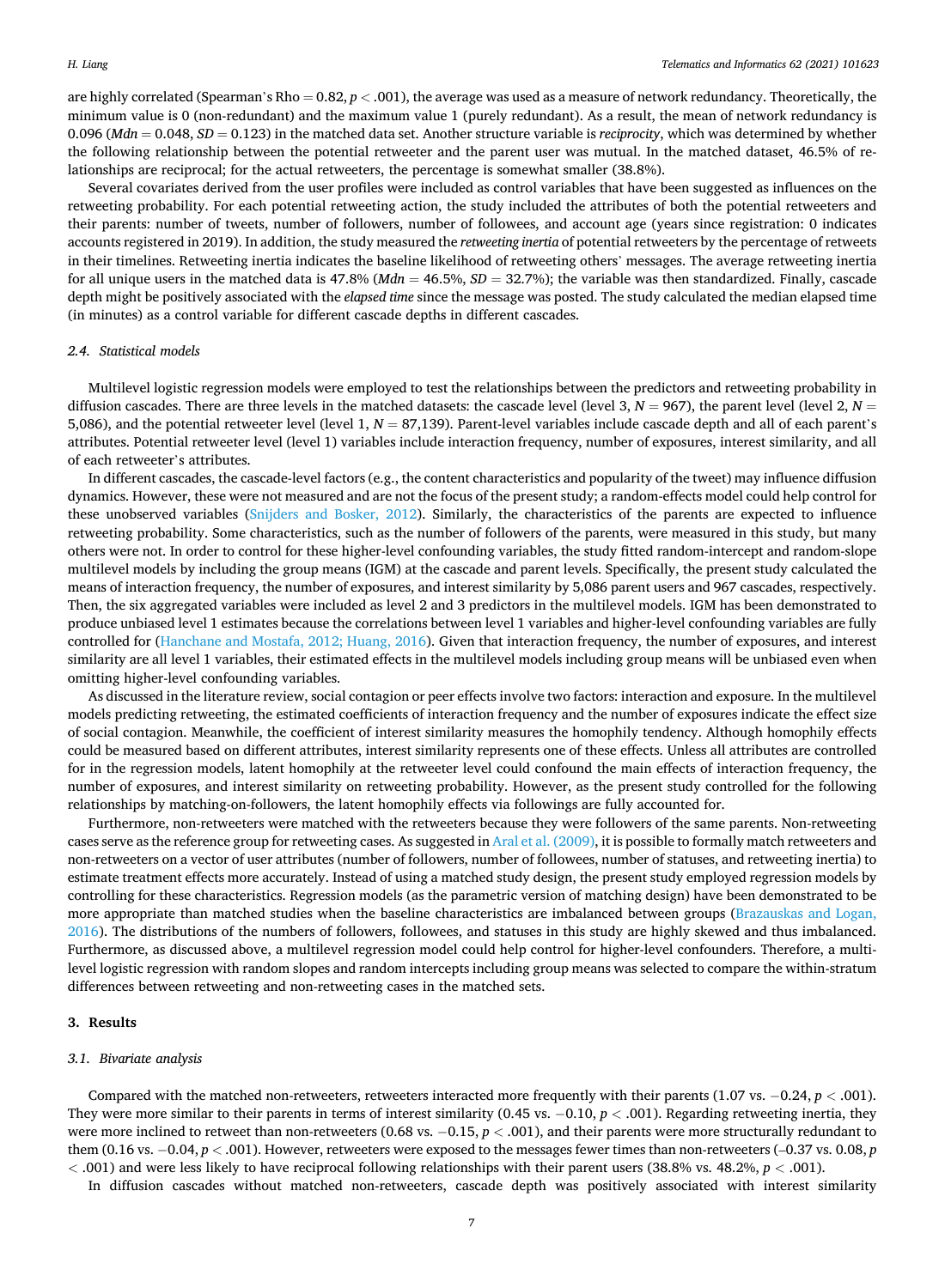(Spearman's Rho = 0.26), the number of exposures (0.64), structural redundancy (0.30), and percentage of reciprocal following relationships (0.69), but it was only weakly correlated with retweeting inertia (0.04). Given the large sample size, all coefficients are significant. To correct for the large-*N* bias, Fig. 2 presents the correlation coefficients for the matched non-retweeters as a reference group; it shows a very similar pattern between retweeters and non-retweeters, which implies that the correlations were partially due to chance. Nevertheless, considering the differences between the two series, Fig. 2 suggests that retweeters at the deeper level were more similar to but interacted less with their parents. They were exposed to messages more times, and their parents were more structurally redundant.

The bivariate analysis illustrates that both interaction and interest similarity are positive predictors of retweeting probability. However, the number of exposures and reciprocity are negatively associated. In addition, the correlation analysis with cascade depth suggests that, as messages spread more deeply, retweeters become more similar and share more friends but interact less often. This implies that diffusion patterns could influence contagion effects.

## *3.2. Multilevel logistic regression*

A series of three-level random-slope models was conducted to test the hypotheses (see [Table 1\)](#page-4-0). According to the  $R^2$  values, the models can explain retweeting behaviors in diffusion cascades very well. The marginal *R2* is an indicator of the variance explained by fixed factors, while conditional  $R^2$  is an indicator of variance explained by both fixed and random factors ([Nakagawa and Schielzeth,](#page-11-0) [2013\)](#page-11-0). The main effects of interaction frequency, the number of exposures, interest similarity, and cascade depth can explain 55.3% of the variance in Model I. The interaction effects with cascade depth in Model II are all significant, though with limited *R*<sup>2</sup> improvement (Model II – Model I = 4.4%). The control variables improved the goodness of fit a great deal (Model III – Model II = 14.2%).

Since all continuous variables were standardized to have a mean of 0 and a standard deviation of 1, it is possible to interpret the coefficients as effect sizes and thus compare them directly. According to Model III, the most influential factor (except for control variables) is the number of exposures. However, unlike the hypothesis of complex contagions, the direction is negative  $(B = -1.40, SE)$  $= 0.05$ ). Users exposed to more followed retweeters are less likely to retweet. If the number of exposures increases by a single standard deviation, the odds of retweeting the message will decrease by 75.3%. Regarding *RQ*, the finding is more than consistent with the information redundancy explanation. The second influential factor is interaction frequency, which is positively associated with the likelihood of retweeting. Given a user who posts a message, followers who interact more frequently with that user are more likely to retweet the message ( $B = 0.94$ ,  $SE = 0.02$ ). If the interaction frequency increases by a single standard deviation, the odds of retweeting the message will increase by 154.7%. Therefore, *H1* is confirmed.

The impacts of interest similarity between potential retweeters and their parents on the retweeting probability are positive  $(B =$ 0.72, *SE* = 0.03). Potential retweeters sharing more interest similarity with their parents are more likely to retweet the message. A single standard deviation increase in interest similarity is associated with a 105.9% increase in the odds of retweeting. Therefore, *H2* is supported, but the effect size is smaller than the contagion effects.

Structural redundancy and reciprocity are both network variables that indicate close relationships between potential retweeters and their parents. However, [Table 1](#page-4-0) suggests that the two variables have different effects on the likelihood of retweeting. Users are more inclined to retweet messages if their parents in the diffusion cascades are more structurally redundant to them  $(B = 0.05, SE = 0.05)$ 0.02). However, reciprocity has a negative effect (*B* = -0.12, *SE* = 0.04) when controlling for all other variables. The effect sizes of both structural factors are small. It might be caused by the matching procedure. In a matched set, all retweeters and non-retweeters are followers of the same parent users and thus might be in similar positions in following networks.

More importantly, cascade depth can moderate the contagion and homophily effects in diffusion cascades. According to [Table 1](#page-4-0), cascade depth attenuated the contagion effects; the impacts of social interactions and the number of exposures decreased with cascade depth. [Fig. 3](#page-8-0)A&B indicate that the (absolute) values of the coefficients decrease with cascade depth. As Fig. 3D presents, when depth  $=$ 1, the difference of retweeting probabilities between two and no interactions is 3.8% (*p <* .001); when depth = 5, the difference decreases to 1.3% (*p <* .001). Similarly, the probability difference between two exposures and one exposure at step 1 is − 13.7% (*p <*

|                                | 0.80           |                          |                        |                        |                          |                  |                       |
|--------------------------------|----------------|--------------------------|------------------------|------------------------|--------------------------|------------------|-----------------------|
| Correlation with cascade depth | 0.60           |                          |                        | ▲                      |                          | $\blacktriangle$ |                       |
|                                | 0.40           |                          |                        |                        |                          |                  |                       |
|                                | 0.20           |                          | $\blacktriangle$       |                        | ٨                        |                  |                       |
|                                | 0.00           | ٠                        | -                      |                        |                          |                  | Ţ                     |
|                                | $-0.20$        | ▲                        |                        |                        |                          |                  |                       |
|                                | $-0.40$        |                          |                        |                        |                          |                  |                       |
|                                |                | Interaction<br>frequency | Interest<br>similarity | Number of<br>exposures | Structural<br>redundancy | Reciprocity      | Retweeting<br>inertia |
|                                | ▲ Retweeters   | $-0.25$                  | 0.26                   | 0.64                   | 0.30                     | 0.69             | 0.04                  |
|                                | Non-retweeters | $-0.06$                  | 0.08                   | 0.33                   | 0.16                     | 0.75             | 0.06                  |

**Fig. 2.** Correlation coefficients (Spearman's Rho) with cascade depth; variables were in the original scales. All correlation coefficients are statistically significant  $(p < .001)$ . For reciprocity, the coefficient is the correlation between cascade depth and the proportion of reciprocal ties in the corresponding step.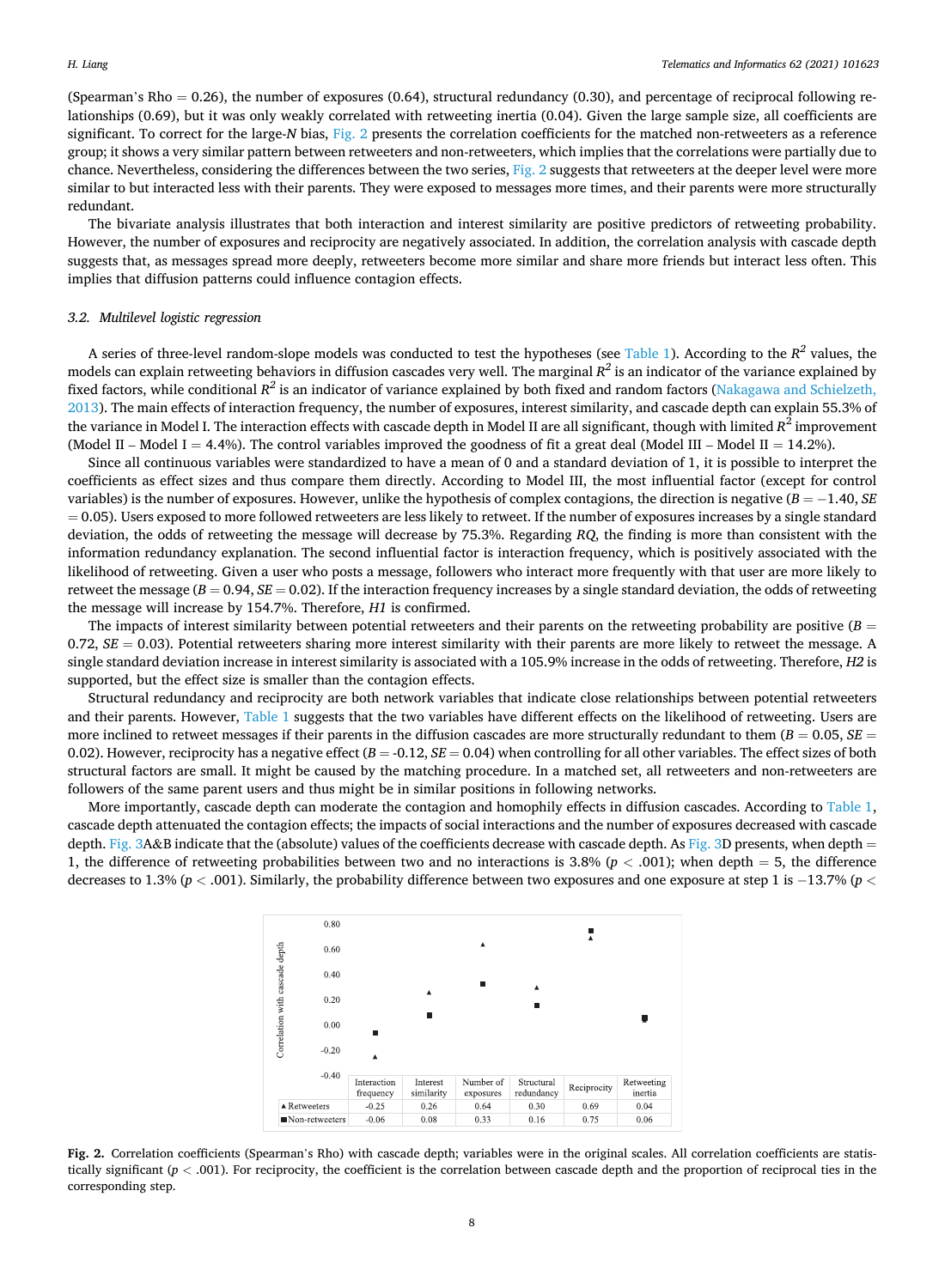<span id="page-8-0"></span>

**Fig. 3.** Marginal effects of the interaction terms in Model III in [Table 1](#page-4-0). Figures A-C visualize the changes in the coefficient of one term in a two-way interaction conditioned by the other terms. Figures D-F visualize the conditional predicted probabilities for cascade depth = 1 and 5, respectively. Shaded areas are 95% CIs.

.001), while it decreases to − 1.2% (*p <* .001) at step 5 (see Fig. 3E). Therefore, both *H3a* and *H3b* are confirmed.

By contrast, cascade depth amplified the effect of interest similarity on retweeting probability. As Fig. 3C shows, at a deeper level, interest similarity increases the probability to a larger extent. The difference of retweeting probabilities between 0.5 interest similarity and 0 interest similarity is 11.6%  $(p < .001)$  at step 1 and increases to 18.8%  $(p < .001)$  at step 5 (see Fig. 3F). Therefore, *H4* is confirmed. In summary, as a message spreads more deeply, the similarity of topic interest becomes more important than social interactions and the number of exposures, which are initially the most important factors.

# **4. Discussion and conclusions**

The present study contributes to information diffusion research in two ways. Theoretically, the study demonstrates how diffusion structures are associated with the degree of peer influence and social contagion effects in information diffusion cascades. Users' retweeting decisions relied less on peer influence and social contagions (*H3*) and more on interest similarity (*H4*) as diffusion cascades became deeper. Methodologically, it proposes an analytical framework by leveraging matching-on-followers and multilevel modeling to model user message-sharing decisions and diffusion structures (here, cascade depth) together. In addition to combining choice and cascade models, the proposed method has the merits of controlling for latent homophily and structural factors.

In light of these findings, several points are worth further discussion. First, although it appears that the proposed framework is a natural extension of choice models by adding cascade depth as a moderator, it is important to note their conceptual difference. In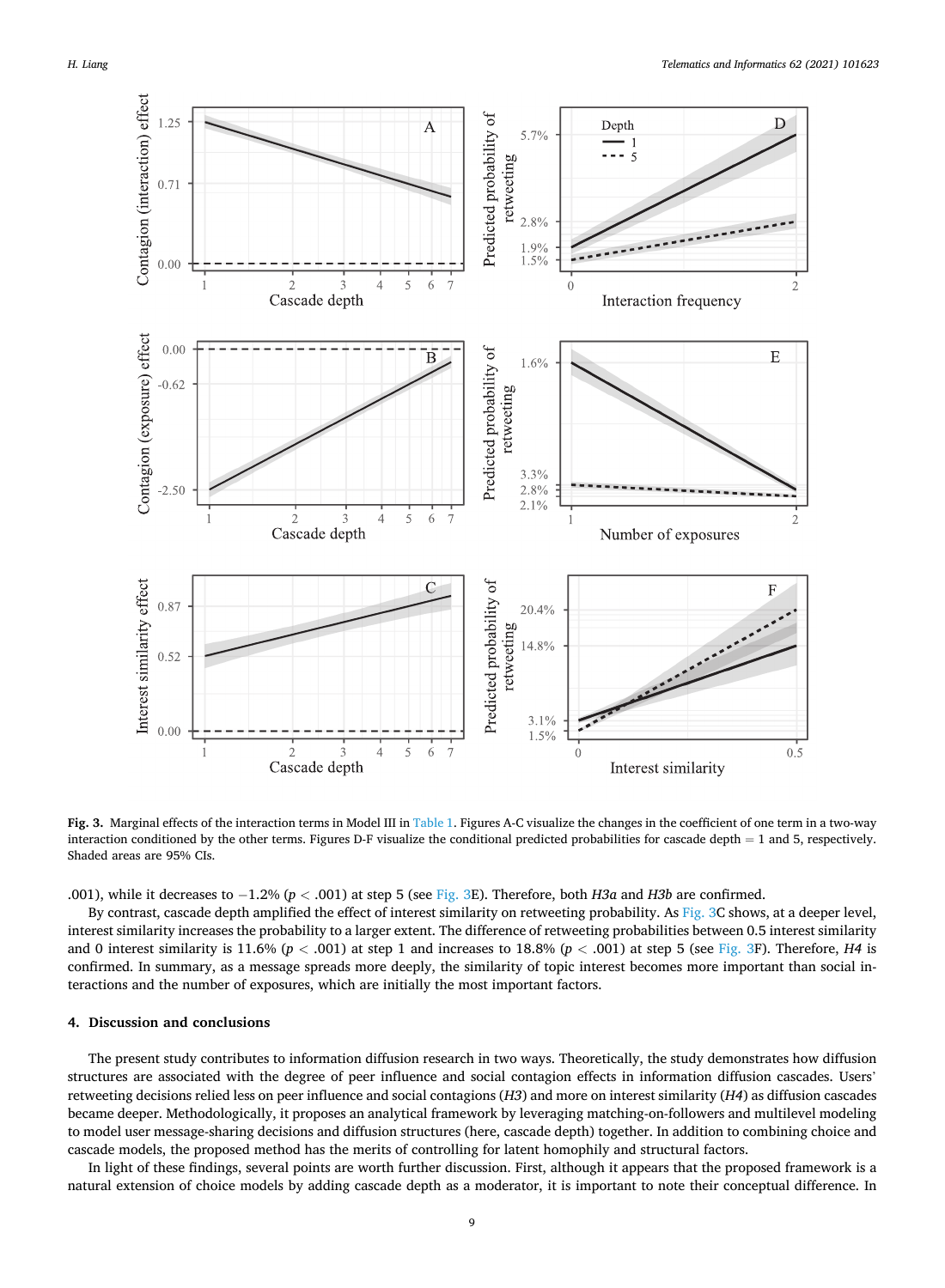choice models, researchers use contagion, homophily, and structural factors to predict users' decisions about message sharing. When situating choices in diffusion cascades, the question can be rephrased as follows: given that a message will be shared at step *N*, which viewers will share the message next? Information diffusion via social contacts on social media platforms (in contrast to mass media, for example) is not a process of how users select one of many competing messages or senders to share. Instead, their selections are constrained by and within concrete diffusion cascades, and the sharing probability is conditioned on facets of the local diffusion process like cascade depth.

Second, retweeters interacted more frequently with their parents than with the matched non-retweeters. This also implies that message sharing occurs through strong ties in diffusion cascades. Although the number of exposures did have a significant effect on retweeting, the direction was contrary to the complex contagion hypothesis and some previous empirical studies on Twitter (e.g., [An](#page-10-0) [et al., 2014\)](#page-10-0). There are several possible reasons for this outcome. The retweeting function makes sharing behavior less effortful [\(Guilbeault et al., 2018\)](#page-10-0), which makes the complex contagion theory inapplicable. The topic is another factor; as [Romero et al. \(2011\)](#page-11-0) reported, political messages (e.g., [An et al., 2014](#page-10-0)) are more likely to spread as complex contagions. However, the present study used a random sample of tweets across diverse topics. Finally, it is also related to the matching-on-followers method. Previous studies selected the reference group in different ways. Some studies selected non-retweeters randomly from the entire available population rather than the followers (e.g., [An et al., 2014](#page-10-0)), while others selected non-retweeters from a predefined closed system or simply used all retweeters in the diffusion cascades (e.g., [Bakshy et al., 2012; Hodas and Lerman, 2015\)](#page-10-0). When matching on following relationships, structural factors may somehow be controlled for, and the number of exposures thus is negatively associated with retweet probability, which is consistent with [Ugander et al. \(2012\)](#page-11-0).

Third, the small effect sizes of network structures should be interpreted with caution. The results are strikingly different from previous studies, which generally found strong effects of network structures in information diffusion (e.g., [Aral and Walker, 2014;](#page-10-0) [Liang and Fu, 2019; Ugander et al., 2012; Weng et al., 2013\)](#page-10-0). The major reason is that the current matching strategy is not appropriate for testing network structure effects. The comparisons are between retweeters and non-retweeters that are followers of the same parent user. Matching on the following relationships naturally controlled for many structural characteristics, and the structural effects in [Table 1](#page-4-0) were underestimated. However, the results empirically confirmed that the matching-on-followers method could control for some latent homophily and structural factors. In addition, the structural effects could also apply at the parent level. Parents who are opinion leaders may be associated with certain structural characteristics such as large coreness that make them more influential than others in triggering large cascades [\(Kitsak et al., 2010\)](#page-10-0).

## *4.1. Implications*

The findings imply that peer influences may be more important than homophily-driven diffusion in triggering high information popularity. Information diffusion in social systems is usually generated by a combination of broadcast (one-to-many) and viral (personto-person) spreading. Still, empirical studies have found that broadcast is more pervasive than viral spreading in many systems, including social media platforms ([Goel et al., 2016\)](#page-10-0). The present study found that social contagion effects become weaker when sharing takes place at deeper steps. This implies that peer influence might be stronger in broadcast diffusion, while homophily might be stronger in viral diffusion. Taken together, these indications suggest that peer influences are more common than homophily effects in popular diffusion cascades.

Although broadcast diffusion (e.g., mass media) associated with strong peer influences could generate large-scale information cascades, viral diffusion has its own advantages. Cascade depth might be associated with less bias caused by peer influences and a greater emphasis on message content in the diffusion process. For example, viral diffusion decreases partisan selective bias in political communication [\(Liang, 2018\)](#page-10-0), and sharing decisions will rely more on users' interest in the content of the messages [\(An et al., 2014](#page-10-0)). In this sense, cascade depth may be associated with political deliberation. It is also consistent with the argument that the depth of online conversation networks is a prerequisite for political deliberation [\(Gonzalez-Bailon et al., 2010](#page-10-0)). However, reality might be more complicated. If homophily effects in general (not just interest similarity) increase with cascade depth, other attributes like gender and race could play equally important roles. If this is indeed the case, viral diffusion could also amplify gender or racial biases.

## *4.2. Limitations and future research*

Despite its substantial contributions, the present study has certain limitations that need to be addressed in future research. First, like most studies using social media data, its generalizability may be limited due to platform variations. Two variables are particularly relevant here. Twitter is a news-sharing website and thus encourages the spreading of novel information. The negative effect of exposures might differ in other platforms that place a greater emphasis on social networking. The retweet button, which lessens the effort required for message sharing, can alter social contagion effects ([Guilbeault et al., 2018](#page-10-0)). In addition, messages can spread in other ways on Twitter, including modified retweets, replies, and likes. The current study only considered official retweets, which might underestimate both cascade depth and size. The observed shortest path may only be weakly correlated with the actual shortest path. A sensitivity analysis performed to test whether the existence of likes could bias the findings indicated that the number of likes did not influence the main findings in [Table 1](#page-4-0), though some effects were underestimated when an original tweet had many likes (see Appendix Fig. s3).

Second, the matching-on-followers method was developed intuitively according to the natural spreading process in diffusion cascades (i.e., spreading via contact), which has several limitations. First, it does not consider external influences, such as mass media, other than peer influences. Second, the matching method has been demonstrated to reduce structural variations. However, it is unclear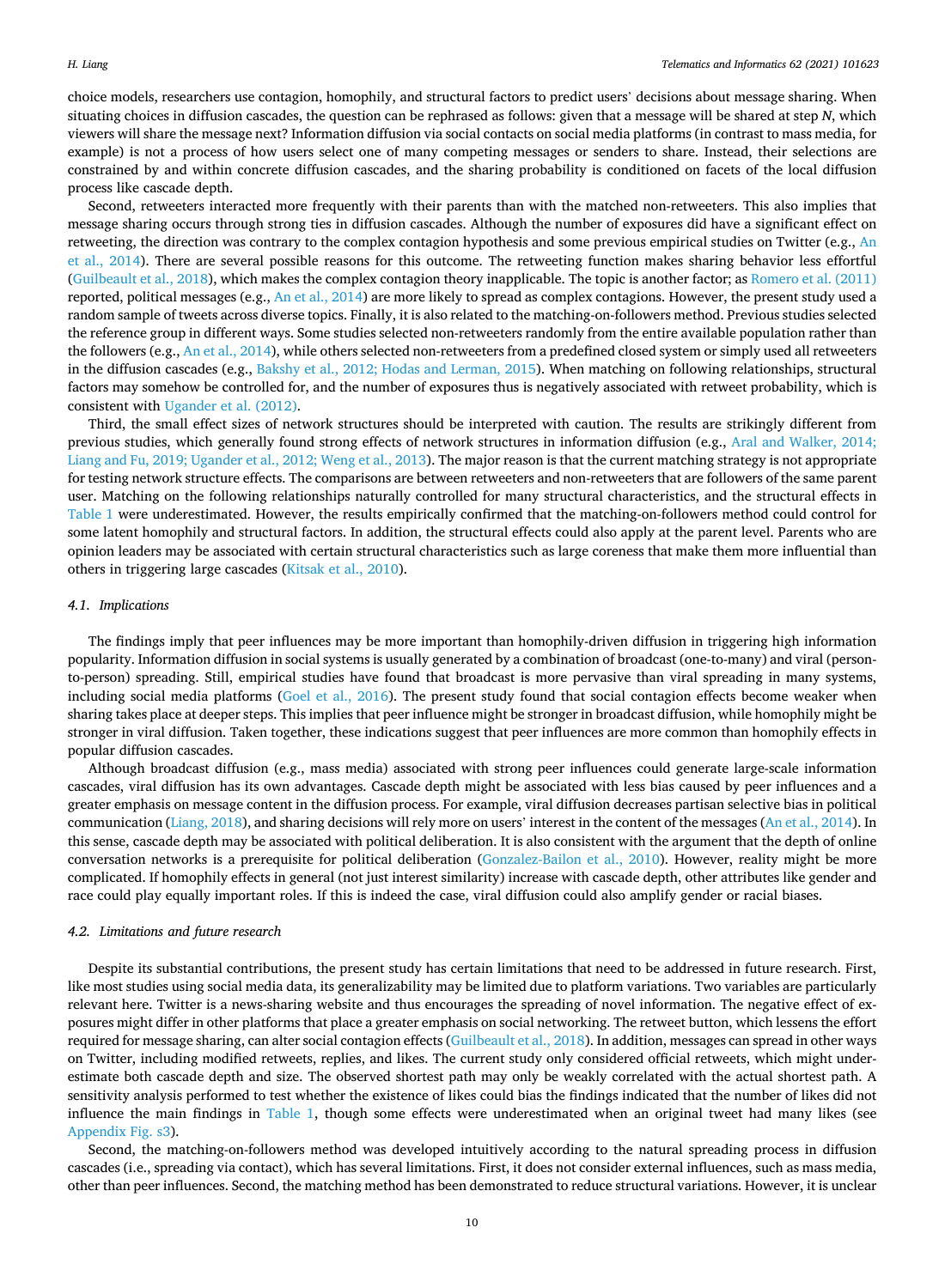<span id="page-10-0"></span>which part and how much was reduced. Future studies should formally investigate these problems by using simulated or ground truth data. Another limitation is that the retweeting probability is conditioned on the parent users, which assumes that the diffusion cascades will continue. For users who did not have followers or were not retweeted by any followers, no matched set was constructed. However, solving this problem requires answering a separate question – the sustainability of diffusion cascades – that merits a series of future studies. Finally, the proposed method could also be combined with experimental design (e.g., [Monsted et al., 2017](#page-11-0)) to control for other retweeter-level confounding variables and make causal inferences more accurate in the future.

#### **Funding**

This study was supported in part by National Social Science Foundation of China (Major Program: 19ZDA324).

#### **Declaration of Competing Interest**

The authors declare that they have no known competing financial interests or personal relationships that could have appeared to influence the work reported in this paper.

#### **Appendix A. Supplementary data**

Supplementary data to this article can be found online at [https://doi.org/10.1016/j.tele.2021.101623.](https://doi.org/10.1016/j.tele.2021.101623)

#### **References**

- Agarwal, S., Mehta, S., 2020. Effective influence estimation in twitter using temporal, profile, structural and interaction characteristics. Inf. Process. Manage. 57 (6), 102321.<https://doi.org/10.1016/j.ipm.2020.102321>.
- An, J., Quercia, D., Cha, M., Gummadi, K., Crowcroft, J., 2014. Sharing political news: the balancing act of intimacy and socialization in selective exposure. EPJ Data Sci. 3 (1)<https://doi.org/10.1140/epjds/s13688-014-0012-2>.
- Anderson, A., Huttenlocher, D., Kleinberg, J., Leskovec, J., Tiwari, M., 2015. Global diffusion via cascading invitations: Structure, growth, and homophily, 24th International Conference on the World Wide Web, Florence, Italy. International World Wide Web Conferences Steering Committee, pp. 66-76.

sah, J., Kang, W., Liu, L., Liu, J., Li, J., 2018. Information propagation trees for protest event prediction, 22nd Pacific-Asia Conference on Knowledge Discovery and [Data Mining. Springer, Melbourne, Australia, pp. 777](http://refhub.elsevier.com/S0736-5853(21)00062-9/h0020)–789.

- Aral, S., Muchnik, L., Sundararajan, A., 2009. Distinguishing influence-based contagion from homophily-driven diffusion in dynamic networks. Proc. Natl. Acad. Sci. 106 (51), 21544–21549. <https://doi.org/10.1073/pnas.0908800106>.
- Aral, S., Walker, D., 2011. Creating social contagion through viral product design: A randomized trial of peer influence in networks. Manage. Sci. 57 (9), 1623–1639. [https://doi.org/10.1287/mnsc.1110.1421.](https://doi.org/10.1287/mnsc.1110.1421)
- Aral, S., Walker, D., 2014. Tie strength, embeddedness, and social influence: A large-scale networked experiment. Manage. Sci. 60 (6), 1352-1370. [https://doi.org/](https://doi.org/10.1287/mnsc.2014.1936) [10.1287/mnsc.2014.1936](https://doi.org/10.1287/mnsc.2014.1936).
- [Bakshy, E., Rosenn, I., Marlow, C., Adamic, L., 2012. The role of social networks in information diffusion, the 21st International Conference on the World Wide Web.](http://refhub.elsevier.com/S0736-5853(21)00062-9/h0040) [ACM, Lyon, France, pp. 519](http://refhub.elsevier.com/S0736-5853(21)00062-9/h0040)–528.
- Brazauskas, R., Logan, B.R., 2016. Observational studies: Matching or regression? Biol. Blood Marrow Transplantation 22 (3), 557-563. [https://doi.org/10.1016/j.](https://doi.org/10.1016/j.bbmt.2015.12.005) [bbmt.2015.12.005](https://doi.org/10.1016/j.bbmt.2015.12.005).
- Burt, R.S., 1980. Models of network structure. Annu. Rev. Sociol. 6 (1), 79–141. [https://doi.org/10.1146/annurev.so.06.080180.000455.](https://doi.org/10.1146/annurev.so.06.080180.000455)
- Burt, R.S., 1987. Social contagion and innovation: Cohesion versus structural equivalence. Am. J. Sociol. 92 (6), 1287–1335. [https://doi.org/10.1086/228667.](https://doi.org/10.1086/228667)
- [Burt, R.S., 1992. Structural holes: The social structure of competition. Harvard University Press, Cambridge, MA.](http://refhub.elsevier.com/S0736-5853(21)00062-9/h0060)
- Centola, D., Macy, M., 2007. Complex contagions and the weakness of long ties. Am. J. Sociol. 113 (3), 702–734. <https://doi.org/10.1086/521848>.
- Chen, L., Deng, H., 2020. Predicting user retweeting behavior in social networks with a novel ensemble learning approach. IEEE Access 8, 148250–148263. [https://](https://doi.org/10.1109/ACCESS.2020.3015397) [doi.org/10.1109/ACCESS.2020.3015397](https://doi.org/10.1109/ACCESS.2020.3015397).
- Del Vicario, M., Bessi, A., Zollo, F., Petroni, F., Scala, A., Caldarelli, G., Stanley, H.E., Quattrociocchi, W., 2016. The spreading of misinformation online. Proc. Natl. Acad. Sci. U.S.A. 113 (3), 554–559. [https://doi.org/10.1073/pnas.1517441113.](https://doi.org/10.1073/pnas.1517441113)
- Goel, S., Anderson, A., Hofman, J., Watts, D.J., 2016. The structural virality of online diffusion. Manage Sci. 62, 180-196.<https://doi.org/10.1287/mnsc.2015.2158>. Gonzalez-Bailon, S., Kaltenbrunner, A., Banchs, R.E., 2010. The structure of political discussion networks: a model for the analysis of online deliberation. J. Inf. Technol. 25 (2) <https://doi.org/10.1057/jit.2010.2>.
- Granovetter, M.S., 1973. The strength of weak ties. Am. J. Sociol. 78 (6), 1360–1380. [https://doi.org/10.1086/225469.](https://doi.org/10.1086/225469)
- Granovetter, M., 1983. The strength of weak ties: A network theory revisited. Sociol. Theory 1, 201. <https://doi.org/10.2307/202051>.

[Guilbeault, D., Becker, J., Centola, D., 2018. Complex contagions: A decade in review. In: Lehmann, S., Ahn, Y.Y. \(Eds.\), Comput Soc Sci. Springer, Cham, Switzerland,](http://refhub.elsevier.com/S0736-5853(21)00062-9/h0095) [pp. 3](http://refhub.elsevier.com/S0736-5853(21)00062-9/h0095)–25.

Hanchane, S., Mostafa, T., 2012. Solving endogeneity problems in multilevel estimation: An example using education production functions. J. Appl. Statistics 39 (5), 1101–1114. [https://doi.org/10.1080/02664763.2011.638705.](https://doi.org/10.1080/02664763.2011.638705)

Hodas, N.O., Lerman, K., 2015. The simple rules of social contagion. Sci. Rep. 4 (1) [https://doi.org/10.1038/srep04343.](https://doi.org/10.1038/srep04343)

[Hosmer Jr., D.W., Lemeshow, S., Sturdivant, R.X., 2013. Applied logistic regression, 3rd ed. John Wiley](http://refhub.elsevier.com/S0736-5853(21)00062-9/h0110) & Sons, Hoboken, NJ.

Hu, J.Y., Luo, Y.W., Yu, J., 2018. An empirical study on selectivity of retweeting behaviors under multiple exposures in social networks. J. Comput. Sci.-Neth. 28, 228–235. [https://doi.org/10.1016/j.jocs.2017.11.004.](https://doi.org/10.1016/j.jocs.2017.11.004)

Huang, F.L., 2016. Alternatives to multilevel modeling for the analysis of clustered data. J. Experim. Educ. 84 (1), 175–196. [https://doi.org/10.1080/](https://doi.org/10.1080/00220973.2014.952397)  [00220973.2014.952397](https://doi.org/10.1080/00220973.2014.952397).

- Kitsak, M., Gallos, L.K., Havlin, S., Liljeros, F., Muchnik, L., Stanley, H.E., Makse, H.A., 2010. Identification of influential spreaders in complex networks. Nature Phys. 6 (11), 888–893. <https://doi.org/10.1038/nphys1746>.
- Li, X., Sun, C., Zia, M.A., 2020. Social influence based community detection in event-based social networks. Inf. Process. Manage. 57 (6), 102353. [https://doi.org/](https://doi.org/10.1016/j.ipm.2020.102353) [10.1016/j.ipm.2020.102353](https://doi.org/10.1016/j.ipm.2020.102353).
- Liang, H., 2018. Broadcast versus viral spreading: the structure of diffusion cascades and selective sharing on social media. J. Commun. 68, 525–546. [https://doi.org/](https://doi.org/10.1093/joc/jqy006) [10.1093/joc/jqy006](https://doi.org/10.1093/joc/jqy006).